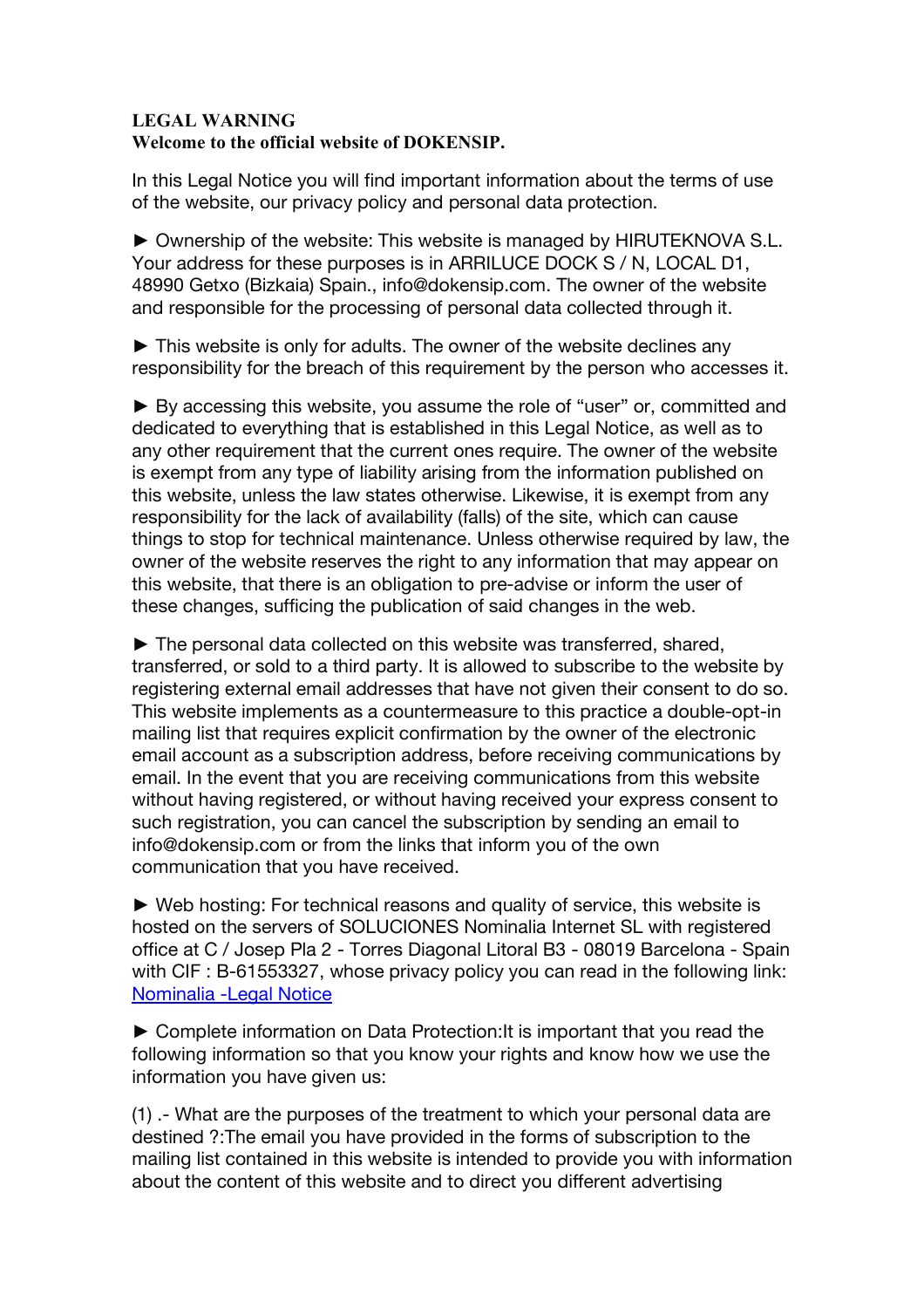communications about books and other products and activities related to DOKENSIP, such as raffles, offers, contests, conferences and presentations.However, if you have provided your name and email through the contact form with DOKENSIP, those data collected are for the sole purpose of addressing your request and giving you an answer, without ever being used to send you any kind of information. commercial information or advertising.

(2) .- We will never share your email with third parties, unless required by law.If you have provided your name and email through the contact form with DOKENSIP , those data collected will not be saved by www.dokensip.com.

(3) .- How long will we keep your data ?: We will keep them indefinitely, until you ask us to delete them.

(4) .- Is it mandatory that you give us your information ?:If you want to subscribe to our mailing list with the purposes that we have mentioned before, it is mandatory that you provide us with your email. If you do not provide it to us, you will not be able to subscribe or receive the information described, but you will be able to continue using the web freely.In the case of the contact form with DOKENSIP, it is mandatory that you provide us with the requested information (name and email address) in order to respond to your request and respond to you, but at no time will these data be used to send you commercial information or advertising If you do not provide us with this information (name and email) we simply can not meet your request and you will not receive any response.

(5) .- What are your rights ?:- You have the right to request access to your personal data, and rectification or deletion. You have the right to complete incomplete personal information, including through an additional declaration.- You have the right to limit the treatment we are giving to your data, or to oppose treatment.- You have the right to the portability of your data, that is, to take the data to another site, as long as it is technically possible.- You have the right to withdraw your consent at any time. Logically, the treatment we have done of your email before you withdraw your consent will be valid.- You have the right to file a claim with a control authority.- You have the right to be confirmed if personal data concerning you is being processed or not. In case that we are dealing with your personal data, you have the right to access those personal data and the following information:

a) the purposes of the treatment, that is, for what we use your data.

b) the categories of personal data in question, that is, what types of personal data they are.

c) the addressees or categories of recipients to whom the personal data were communicated or communicated, in particular to third parties or international organizations. That is, if we share your personal data with third parties. As we have told you before, we will never share your data with third parties, except as required by law;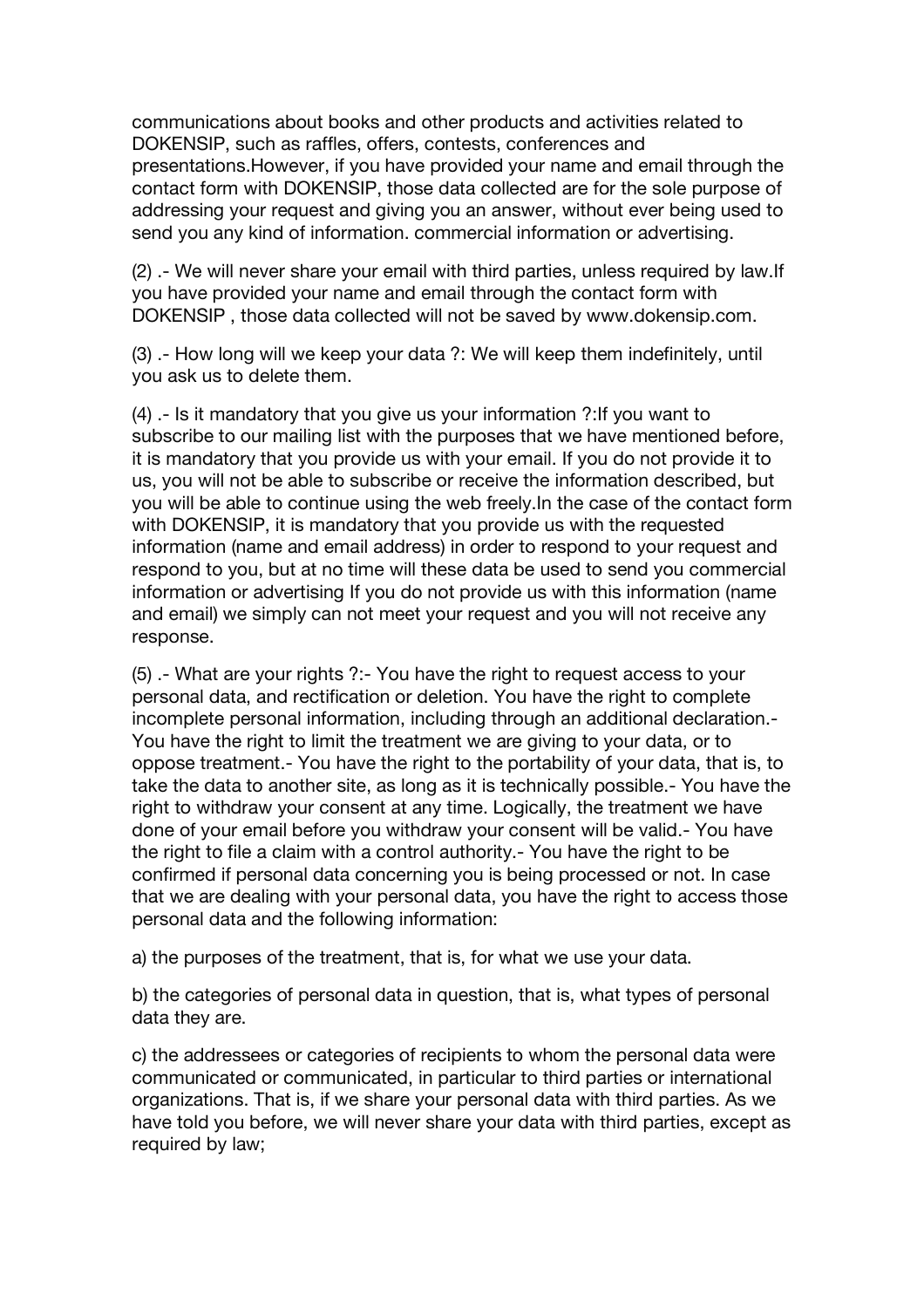d) if possible, the period foreseen during which we will keep your personal data or, if this is not possible, the criteria used to determine this deadline;

e) of your right to request the rectification or deletion of personal data or to limit the processing of your personal data, or to oppose our treatment;

f) the right to submit a claim to a supervisory authority; We will provide you with a copy of your personal data that we are dealing with. If you ask us for any other copy we can demand that you pay us a reasonable fee based on administrative costs. When you submit your request by electronic means, and unless you request that we provide it to you in another way, we will provide the information by email.Remember that you will only have the right to obtain that copy of your personal data as long as it does not adversely affect the rights and freedoms of others.We take this section to inform you that we will never treat data that you have not provided directly to us through the subscription forms or the contact form. In addition, we do not use your email to make automated decisions or create profiles of you as a consumer or potential customer.We also inform you that there is a file or treatment of personal data registered in the General Data Protection Registry of the Spanish Agency for Data Protection.If you have exercised your rights of deletion or deletion of your data, we can keep your data only if we need to formulate, exercise or defend against claims, after which they will be definitively eliminated.

(6) .- How can you exercise your rights ?: Remember that the fastest and most economical way to know if we are treating your personal data and to exercise all the rights that we just talked about is sending us an email to info @ dokensip.comIn the event that you wish to exercise them by mail, do so by going to the address for these purposes of the owner of the web that we have indicated above.

We will respond within a month of receiving the request. This period may be extended for another two months if necessary, taking into account the complexity and the number of applications. We will inform you of any of these extensions within one month of receiving the request, stating the reasons for the delay. When you submit the request electronically, the information will be provided by electronic means whenever possible, unless you request that it be provided otherwise.If for any reason we do not comply with your request, we will inform you without delay, and no later than one month after receiving the request, the reasons for not acting and the possibility that you submit a claim to a supervisory authority and to exercise legal actions.

The information we provide will be free. However, when the requests are manifestly unfounded or excessive, especially due to their repetitive nature, we can:

a) charge a reasonable fee based on the administrative costs incurred to facilitate the information or communication or perform the requested action, or

b) refuse to act with respect to the request.